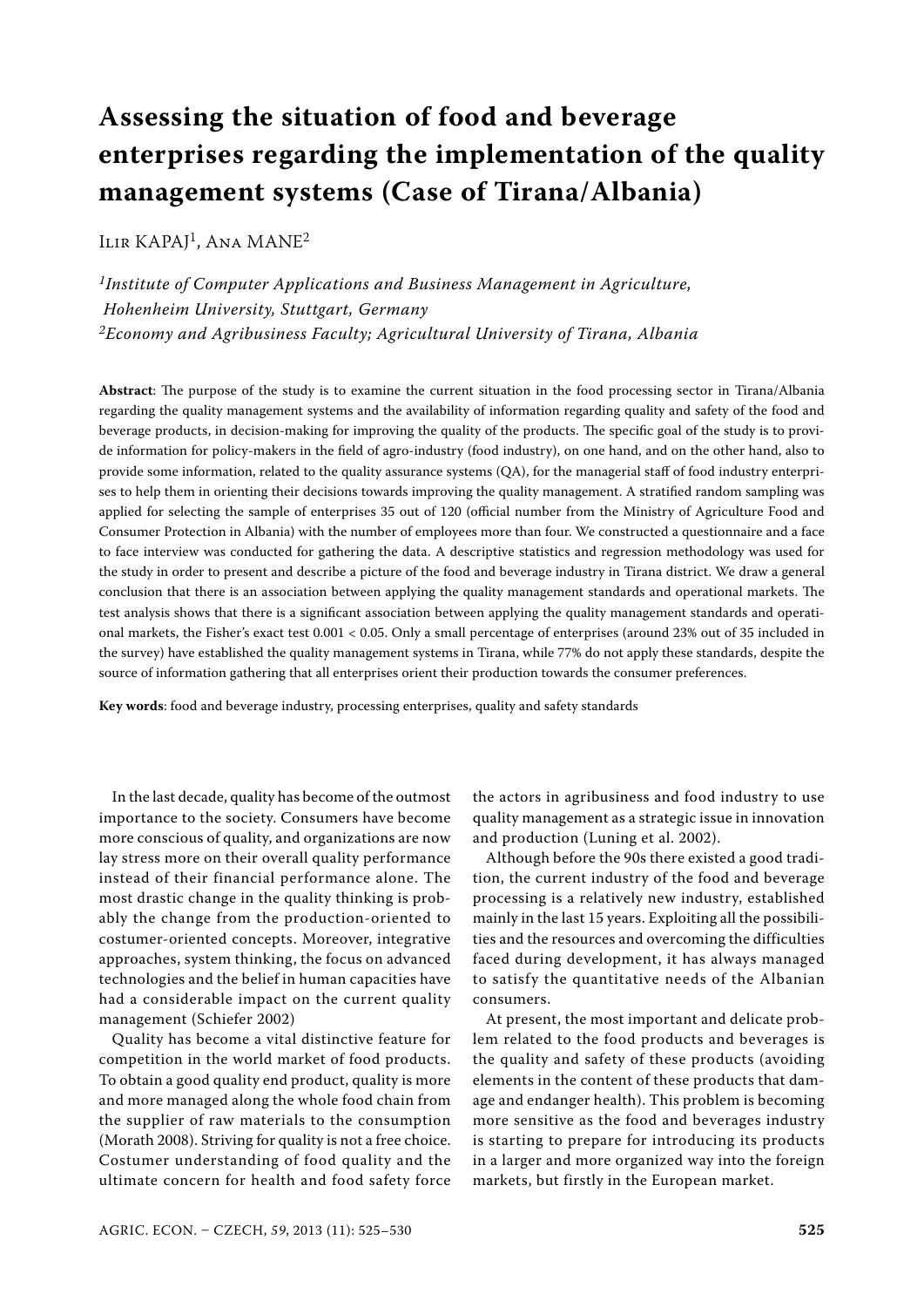Food safety in Albania is improving, but the pace of improvements is slow, when considering the progress achieved in other development indicators and the income growth. Many food chains, particularly the meat and dairy products, are risky, which shows the slow movement of this sector comparing to other sectors of the Albanian economy, like the construction and services. However, even in the worst periods experienced after the beginning of the economic transition, no major food-borne diseases epidemics were recorded, even if the food-borne diseases remain an important public health issue (Civici 2003). In most cases, the abundant use of preservative agents and the prudent and conservative consumption habits of customers have contributed to reduce the short-term risks.

Small producers had (and still have) a little knowledge about the food quality and safety standards and requirements and they are not in the condition to apply the food safety and quality management schemes (World Bank 2007; TNA 2010). The scarce knowledge of food processors about the QA schemes, assessed by the 2007 World Bank study, was confirmed in 2010 by the SME (Small Medium Enterprises) Training Need Assessment performed by the EU. The limited progress achieved in these three years in this field shows the importance of a substantial awareness campaign addressed to the agri-food SME.

Food industry in Albania has to achieve the quality standards in order to be competitive in the future open export markets (while aiming to enter the EU) (Decolli 2005). This research will consist of the identification of level of the implementation of these quality standards in food and beverage industry in the Tirana district, the problems that this industry faces in this region, and it will help to identify the incentive policies to support the managerial staff of enterprises implementing successfully these quality management systems. A large number of enterprises in the food industry suffer from the lack of information in the field of quality management and they need the theoretical and practical training in this field.

Based on the fact that the agriculture and food industry sector is the largest contributor in the Albanian economy (20.8% of GDP in 2011, INSTAT 2012), the governmental policies in Albania aim at a further development of this sector. This study investigates the current situation in food and beverage processing enterprises in the Tirana district/Albania with a special emphasis on the quality standards and quality improvement towards consumer preferences. The situation is elaborated using a descriptive statistical analysis on data gathered by the field survey using questionnaires.

# **OBJECTIVES**

The purpose of this study is to evaluate and describe the current situation in the food processing sector in Tirana/Albania regarding the quality management systems and the information regarding quality and safety of the food and beverage products. The overall objective of this research project is to assess the degree of implementing the quality management systems by the food processing industry Tirana. The study goes further and tries to explore the relation between applying the quality management standards and operational markets.

The specific goal of this study is to provide information for the policy-makers in the field of agroindustry (food industry), on one hand, and on the other hand also to provide some information related to the quality assurance systems (QA), for the managerial staff of food industry enterprises to help them in orienting their decisions towards improving the quality management.

# **PROCEDURES AND METHODOLOGY**

A descriptive methodology was used for this study in order to present and describe the picture of the food and beverage industry in the Tirana district. A survey was administered to enterprises operating in the Tirana district identified by the Ministry of Agriculture Food and Consumer Protection (MoAFCP). The term 'survey' is commonly applied to a research methodology designed to collect data from a specific population, or a sample from that population, and typically utilizes a questionnaire or an interview as a survey instrument (Robson 1993).

#### **Questionnaire design**

To achieve the objectives of this study, a face to face interview questionnaire was utilized. The questionnaire was the product of the literature review and discussion with the people with experience in the field of questionnaire design. The first section of the questionnaire aims at getting information about the customer orientation. This section addresses the issues about the source of information that processing enterprises are using for determining the consumer demand with regard to quality. The second section of the survey refers to standard measures for the quality safety. This section consisted of descriptive questions related to the kind of standards applied to the enterprise and standard measures used by the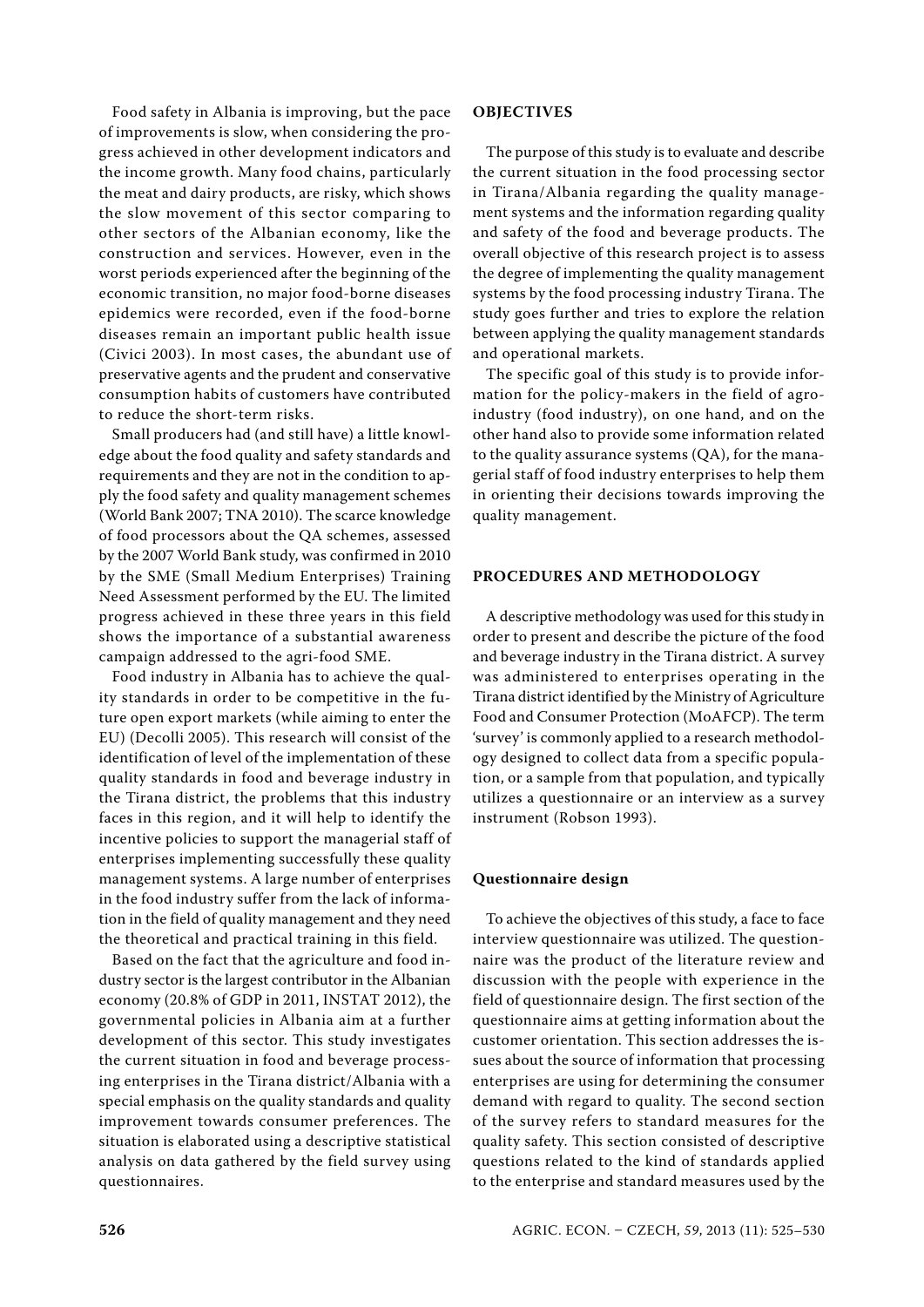enterprise. The respondents were asked whether they use the quality management standards measures like the hygienic sanitation regulation, the HACCP (Hazard Analysis Critical Control Point) and the ISO standards, in their production activities. If yes, they were asked to give the kind of standard measures and some standards elements that they use. This section also contained questions related to the EU standard measures, time and cost of applying these standard measures. Managers and owners were asked also if they carry out standard measures for all their products or only for some of them. In the same section, the respondents were asked to state the most incentive factors for the quality improvement. Factors including consumer pressure, price advantages, threatening for price decreasing, hope for competition advantages, own motivation and social image were used.

# **Implementation of the survey, data collection and data analysis**

Face to face interview questionnaires were conducted for collecting the data. According to Dillman (1978), the face-to-face interviews survey method enables for the possibility of obtaining somewhat more complete and accurate results than the other survey methods, but only if the interviewers are welltrained and consistent. Using mailed questionnaires in the case of Albania is impossible due to the lack of network and communication skills via mail. A precontact was done at the beginning with managers or owners of the selected food processing enterprises by phone. The date and location of the face-to-face interview questionnaire were decided via phone calls.





Source: Kapaj (2011)

In order to ensure the clarity and reliable data, all face-to-face interviews were done by the pre-trained staff. Most questions in the questionnaire have been closed-ended. A code system was developed to make the data entry process easier. The data were entered into the Microsoft's Excel spreadsheet program. The accuracy of the data entry was checked by the frequency counts of each category. The methodology used consisted in the estimation of frequencies, charts and descriptive statistics such as percentage, crosstab and also some analytical association between the variables, which were calculated by using the SPSS computer program (Field 2006). The Fisher test has been used to determine the significance of the association between the categorical variables.

# **RESULTS AND RESEARCH OUTCOMES**

The 35 selected enterprises, which represent 30% of the total number of enterprises in Albania, were asked about their levels of knowing the EU legislation regarding the quality and safety of products (Figure 1) (Henry 1990). Around 48 % responded that they knew them very well and 26% knew them mostly. The percentage that is the most important is the rest, which is 26% of the enterprises that have only a moderate or no at all information regarding the EU legislation. Compared with another study done by Decolli in 2005, our research shows an increase in the percentage of enterprises knowing the EU legislation by 17% in 2010. That is a positive trend which shows that the enterprises are aware of the importance of knowing these regulations, necessary for entering regional and in the future European markets. It is important to underline that there are medium and large-scale enterprises that have the information about the EU legislation. On the other hand, some of the medium and mainly the small scale firms do not have any information about the EU legislation.

Enterprises were asked whether they apply the quality management systems. In the Table 1, there are shown the results. From the table, we see that 25% of the enterprises that apply the quality management standards are operating in the local market and 75% which operate in the national markets in Tirana apply these standards. Also 88.9% of the enterprises that do not apply these standards are operating only in the local markets in Tirana, while the remaining 11.1% are operating also in the national markets through the whole Albania. From the numbers mentioned, we can draw a general conclusion that there is an association between applying the quality management standards and the operational markets.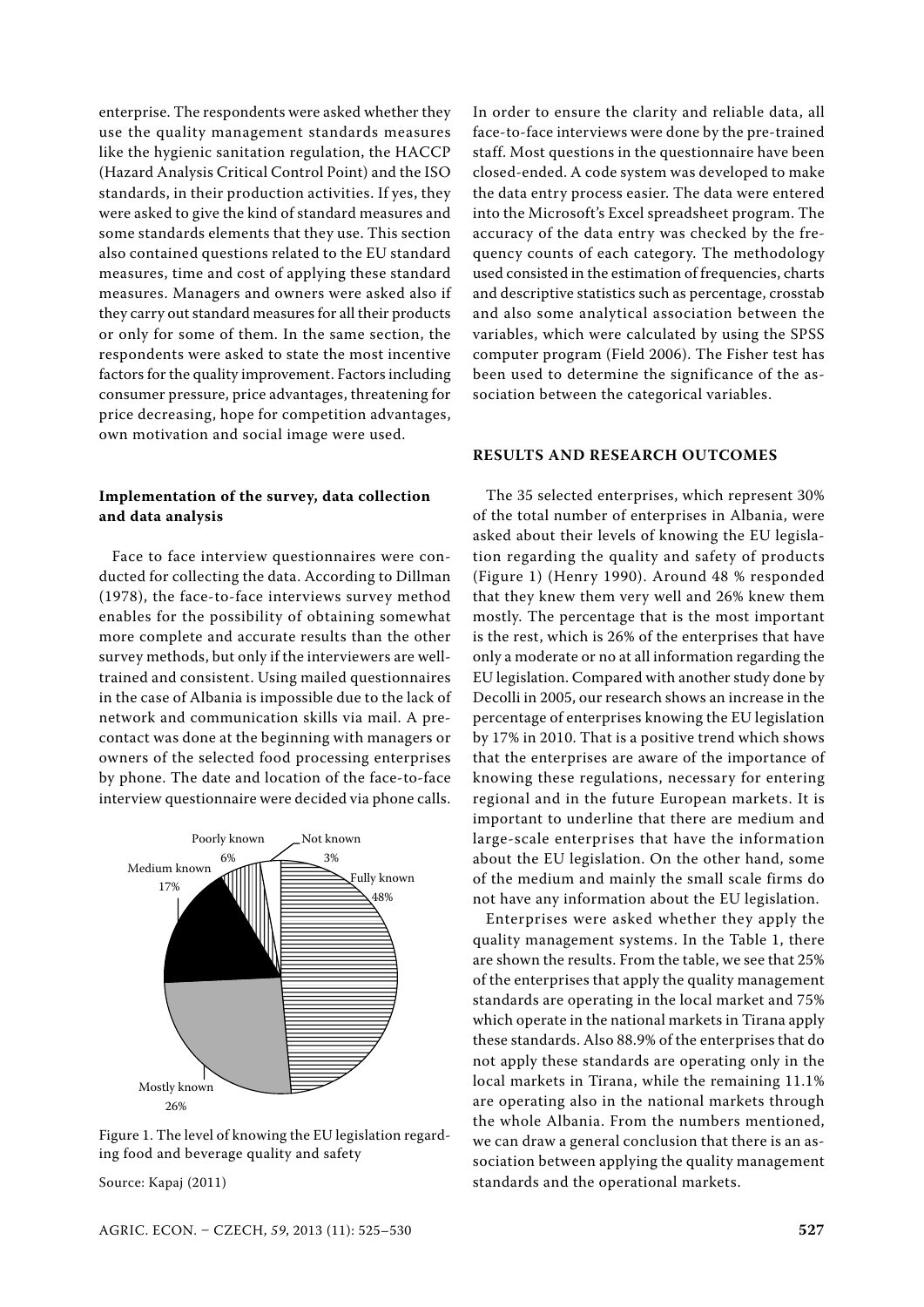To verify that conclusion, we have run in the SPSS the crosstab analysis and the statistical Fisher test analysis. The Fisher test expressed the significance of the association between two categorical variables. If it is less than 0.05, then the association is significant.

The test analysis shows that there is a significant association between applying the quality management standards and the operational markets, The Fisher's exact test 0.001 < 0.05. That means that the more the enterprises expand and grow their markets (operating in larger than local markets), the more likely is that

Table 1. Relation between the operation markets and the level of applying the standards (SPSS table). Applying management standards vs. operational markets cross tabulation in %

| Applying management standards        |       |                                         |       |  |  |
|--------------------------------------|-------|-----------------------------------------|-------|--|--|
| Operational local markets<br>(74.3%) |       | operational national<br>markets (25.7%) |       |  |  |
| Yes                                  | no    | ves                                     | no    |  |  |
| 25.00                                | 88.90 | 75.00                                   | 11.10 |  |  |

Source: Kapaj (2011)

Table 2. Assessing the strength of association between applying the management standards and operational markets (SPSS table)

|                         | Symmetric measures |               |       |
|-------------------------|--------------------|---------------|-------|
|                         |                    | signification |       |
|                         | value              | approx.       | exact |
| Nominal by nominal      |                    |               |       |
| Phi                     | $-0.614$           | 0.000         | 0.001 |
| Cramer's V              | 0.614              | 0.000         | 0.001 |
| Contingency coefficient | 0.523              | 0.000         | 0.001 |
| N of valid cases        | 35                 |               |       |

Source: Kapaj (2011)

Table 3. Sources of gathering information regarding consumer preferences (SPSS table)

| Information gathering            | Responses (%) |
|----------------------------------|---------------|
| Company surveys                  | 56.5          |
| Decision-making by participation | 21.7          |
| Statistical information          | 10.9          |
| Nothing                          | 2.2.          |
| Other sources                    | 8.7           |
| Total                            | 100.0         |

Source: Kapaj (2011)

they will apply the quality managements systems in their organization.

To see how strong this significant association is, we looked at the symmetric measures table produced by the SPSS (Table 2). The contingency coefficient is 0.523, what represents a moderate association between the operational markets and the necessity of applying the quality management systems.

An important element that determines the implementation of the Quality Management Standards is the demand (in terms of quality) from the consumer side. In this regard, gathering the information on consumer preferences is crucial. To determine this, the enterprises were asked for the ways of gathering the information from consumers. The purpose of this question was to see the quality and the extent of information that the enterprises use to evaluate consumers' preferences towards their products.

Table 3 shows that 56.5% use the company surveys for gathering information regarding consumer preferences. From the experienced research team which carried out the interviews, it was realized that within the phrase the "company survey", the firms mean not scientific surveys but a discrete information gathered by the retail sellers of the companies in the outlets owned by the firms. So, it is not a real scientific survey and as a consequence, the results may not be accurate. 21.7% of the respondents practice the decision-making by participation, around 11% are using statistical information from the statistical institution, which are mainly government institutions, and the rest is using nothing or other sources. As a possible answer in the questionnaire, there was the "scientific studies from universities". It is not shown in the frequency table because no one was using this kind of information regarding consumer preferences.

The companies were asked whether they want to invest in training their employees with respect to quality and safety. The results in the Figure 2 show their willingness to invest in this direction.

Around 85% of the enterprises included in the survey expressed their willingness to invest in training while 12% will not. To determine the factors that influence the lack of training, the companies were asked to state the main constraints regarding their efforts in improving the employee's skills with regard to quality and, as a consequence, the quality of their products.

As shown in the Figure 3, more than 74% of the enterprises included in the survey stated that the lack of financial means is the main constraint for training in the field of quality and safety and for the skills renovation to face the quality challenge. On the other hand, nearly 26% have chosen other reasons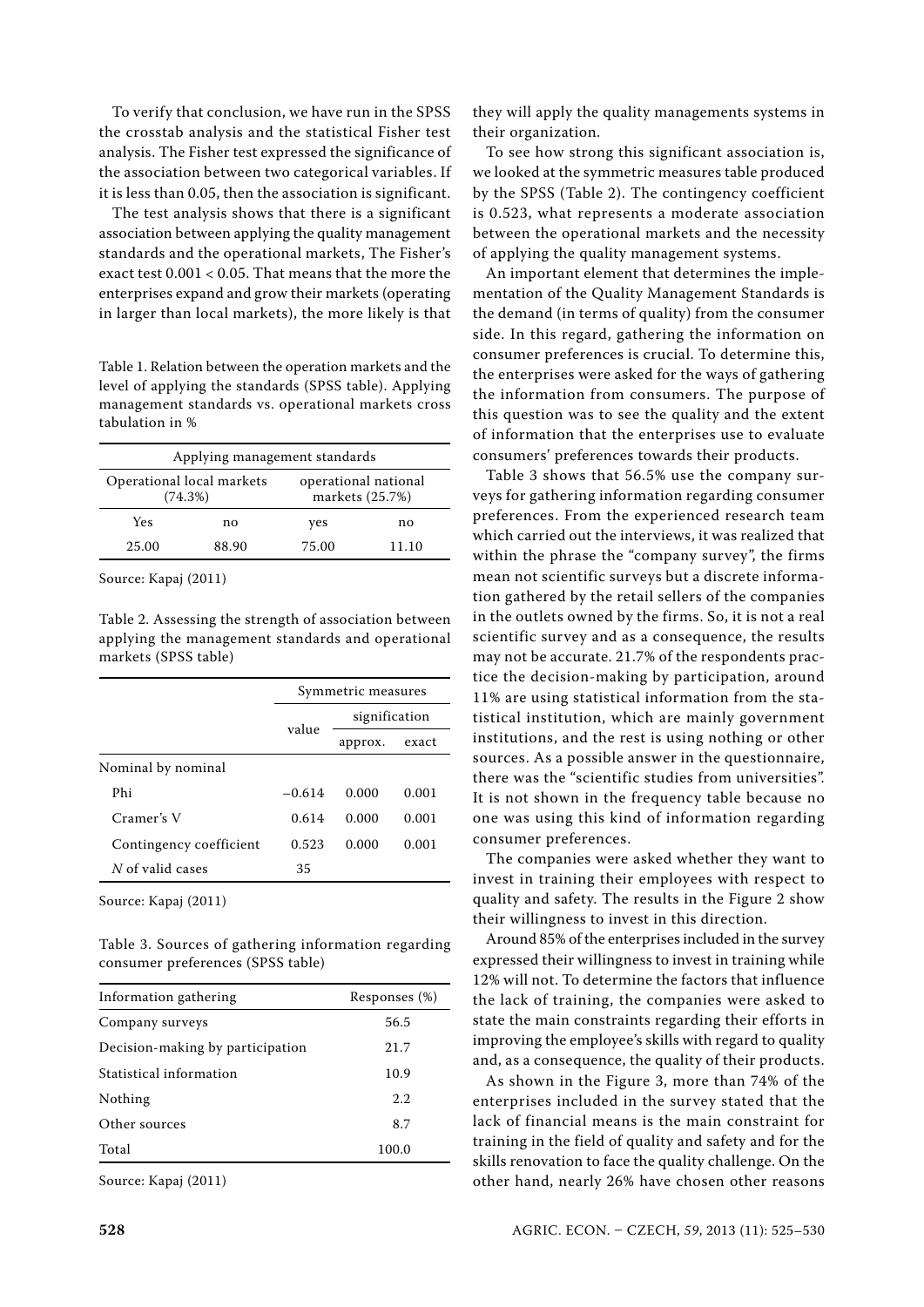

Figure 2. Willingness to invest in training in the field of the product quality and safety

Source: Kapaj (2011)

like the lack of expertise, the lack of trainers, etc. They stated that they have the willingness to invest into the technological renovation and training in the field of quality and safety, but they do not have the required resources (financial means) for doing so.

#### **DISCUSSIONS AND CONCLUSIONS**

The EU legislation, dealing with the quality aspect of food and beverages, generally is well known in the food and beverage enterprises in Tirana, Albania. 48% of the enterprises interviewed have a full knowledge about this legislation while 26% have mostly known the EU legislation. Only 3% of them do not know anything about the EU legislation.

Referring to the overall objective of this research, that is to assess the degree of implementing the quality management systems by the food processing industry in Tirana, we can conclude that only a small percentage of enterprises (around 23%) have established the quality management systems in Tirana, while 77% do not apply these standards. As we showed, there is a positive and significant relationship between applying the quality management standards and the operational markets. Those enterprises that operate in the national market are more likely to implement the quality management standards in comparison with those operating in the local markets. From this association, we can say that being large (in terms of operating in bigger markets) requires further steps in improving the quality and safety of the products. Also, the operation in large markets demands a serious commitment with respect to consumers' preferences



Figure 3. Constraint factors for the training and technology renovation to face the quality challenges

Source: Kapaj (2011)

towards the quality and safety of food products. On the other hand, this relationship reveals the necessity of enforcing these standards in local markets.

Generally, the food and beverage processing enterprises in Albania are not using scientific studies (studies from universities, NGOs, international associations etc.) for gathering the information about consumer preferences with regard to quality. That shows an absent link between the scientific bodies (universities) and the business sector. Promoting these links and the ways of promotion can be an open topic for the further research and discussion. Company surveys meaning gathering information about consumers preferences regarding quality and safety were used by 56% of the enterprises, 22% practice decisionmaking by participation by including the employees in the management decisions on quality, around 11% are using statistical bulletins and the remaining 11% are using other sources, like personal contacts, the information from sales persons etc.

Relying on our survey, 85% of the enterprises expressed their willingness to invest in training and in new technologies in the field of product quality and safety, while 12% did not. However, as we discovered, there are some constraint factors that prevent the enterprises from investing in training and skills renovation. 74.2% of the enterprises interviewed think that the lack of financial means is the major factor. Enterprises must more seriously address the issue of investing in training their employees, not only to express the willingness to do so, but taking concrete actions. These trainings could be organized within or outside the enterprise. Besides the knowledge indirectly connected with the quality and safety of